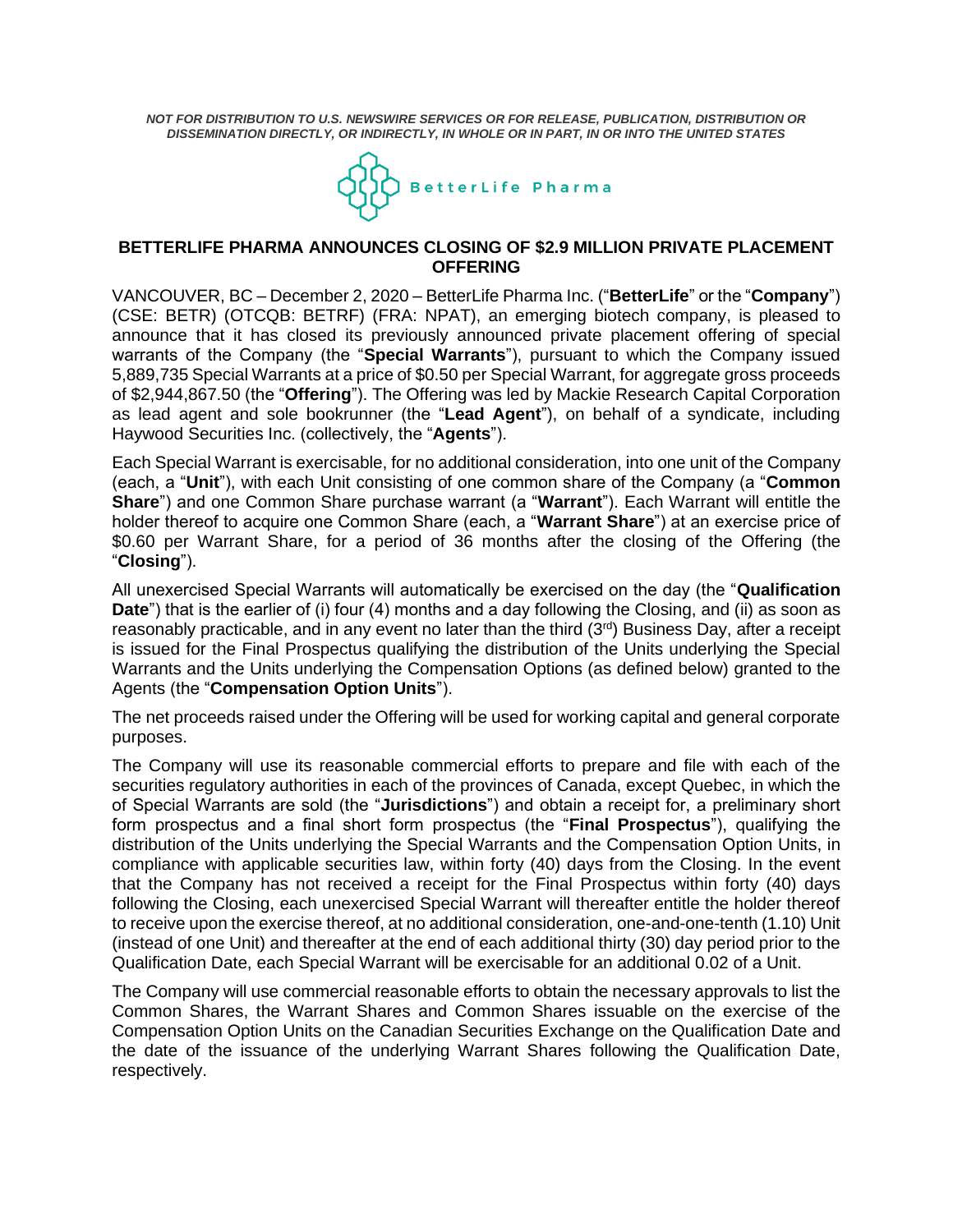In connection with the Offering, the Agents received an aggregate cash fee equal to 8.0% of the gross proceeds from the Offering. In addition, the Company granted to the Agents on Closing non-transferable compensation options (the "**Compensation Options**") equal to 8.0% of the total number of Special Warrants sold under the Offering. Each Compensation Option entitles the holder thereof to purchase one Compensation Option Unit at an exercise price of \$0.50 for a period of 36 months following Closing.

## **About BetterLife Pharma Inc.**

BetterLife Pharma Inc. is an emerging biotechnology company engaged in the development and commercialization of therapeutic pharmaceuticals as well as drug delivery platform technologies. BetterLife is refining and developing drug candidates from a broad set of complementary interferonbased technologies which have the potential to engage the immune system to fight virus infections, such as the coronavirus disease (COVID-19) and human papillomavirus (HPV), and/or to directly inhibit tumours to treat specific types of cancer.

For further information please visit [www.blifetherapeutics.com.](http://www.blifetherapeutics.com/)

## **Contact Information:**

**Ahmad Doroudian**, Chief Executive Officer Email: [Ahmad.Doroudian@blifepharma.com](mailto:Ahmad.Doroudian@blifepharma.com) Phone: 604-221-0595

**Dost Mustaq**, BDA International Investor Relations Contact Email: ir@blifepharma.com Phone: 646-679-4321

**The Canadian Securities Exchange does not accept responsibility for the adequacy or accuracy of this release.**

**Neither the Canadian Securities Exchange nor its Market Regulator (as that term is defined in the policies of the Canadian Securities Exchange) accepts responsibility for the adequacy or accuracy of this release. The Canadian Securities Exchange has not in any way passed upon the merits of the proposed transaction and has neither approved nor disapproved the contents of this press release.**

## **CAUTIONARY NOTE REGARDING FORWARD-LOOKING STATEMENTS**

No Securities Exchange has reviewed nor accepts responsibility for the adequacy or accuracy of the content of this news release. This news release contains forward-looking statements relating to product development, licensing, commercialization and regulatory compliance issues and other statements that are not historical facts. Forward-looking statements are often identified by terms such as "will", "may", "should", "anticipate", "expects" and similar expressions. All statements other than statements of historical fact, included in this release are forward-looking statements that involve risks and uncertainties. There can be no assurance that such statements will prove to be accurate and actual results and future events could differ materially from those anticipated in such statements. Important factors that could cause actual results to differ materially from the Company's expectations include the failure to satisfy the conditions of the relevant securities exchange(s) and other risks detailed from time to time in the filings made by the Company with securities regulations. The reader is cautioned that assumptions used in the preparation of any forward-looking information may prove to be incorrect. Events or circumstances may cause actual